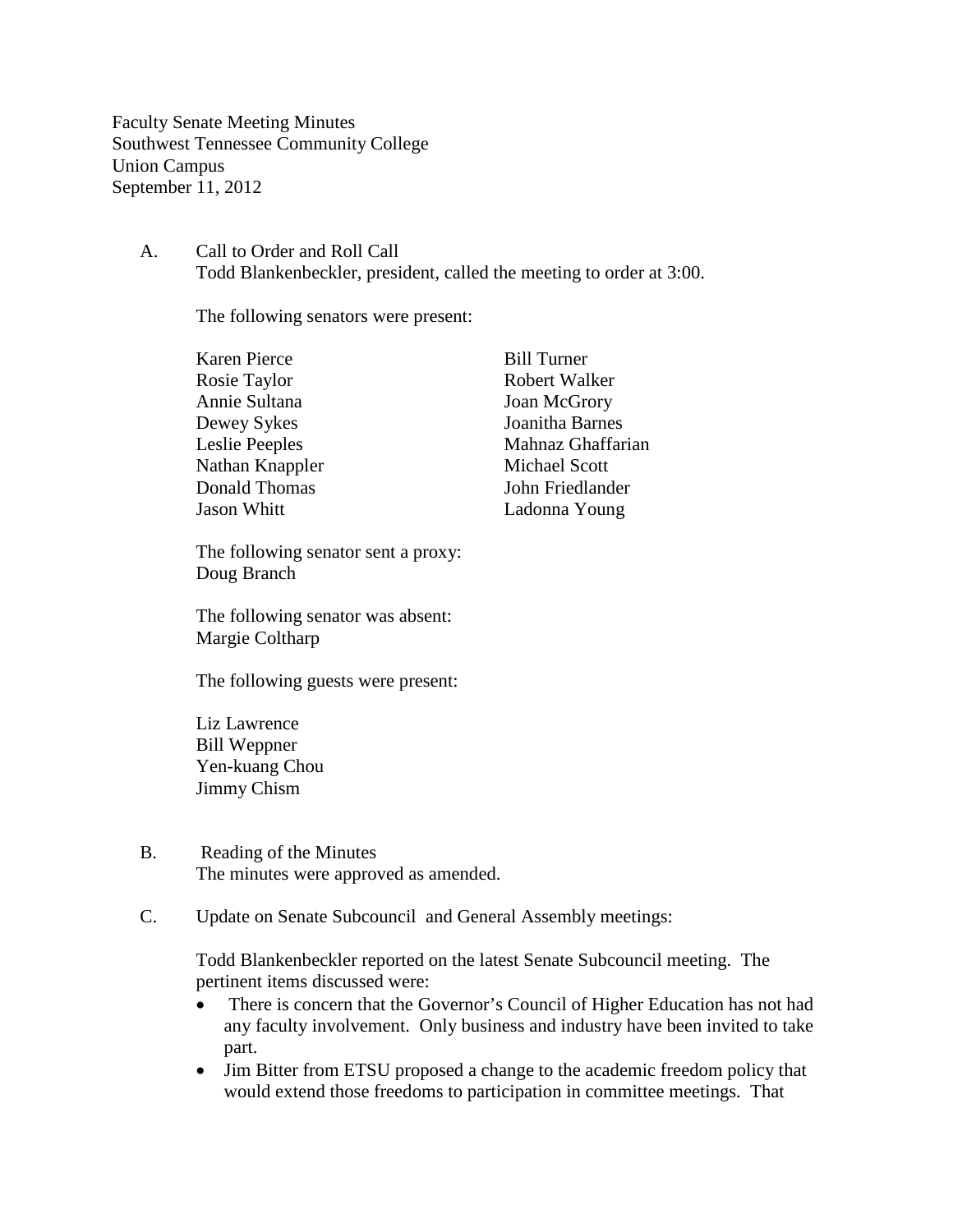motion was denied by the Academic Subcouncil. The Faculty Subcouncil will request a guideline be created to address this need.

Updates from the General Assembly:

- One thing of note: If it is shown that a faculty member was wrongly terminated, that faculty member will receive compensation for back pay.
- There is still talk of stopping the Common Calendar. One major issue is that different calendars throughout the state would cause a problem for RODP courses.
- Faculty evaluation of administration continues to be a problem throughout the system.
- D. Reports From Senate Committees:
	- Faculty Development and Welfare Committee Annie Sultana handed out a report of money spent for faculty travel for the 2011- 2012 year. Out of the travel budget pool of \$25,000, only \$3,269.00 was spent. Restrictions on out-of-state travel lead to a shortage of requests. Annie reported that restrictions will remain in place this year. Any out-of-state travel requests will be decided by the Provost.

Todd Blankenbeckler emphasized that this did not mean all out-of-state travel was prohibited. Faculty should continue to request travel funds as necessary. Todd also encouraged all faculty to look for outside development activities that we can bring to the college.

• Grade Appeals Committee

Donald Thomas reported that Grades Appeal Committee had resolved one (1) grade appeal during the summer and three (3) more appeals were under review at the present time. Donald reminded faculty to make sure their syllabi are very precise to avoid any misunderstandings.

Todd Blankenbeckler proposed expanding the Grade Appeals description in the catalogue to include the verbiage that grade appeals will not be handled during the summer since faculty may not be on campus.

Todd advised all committees that as part of shared governance, minutes must be taken and published on the Senate website. Each committee should have not only a chair, but a secretary. The minutes should show all present.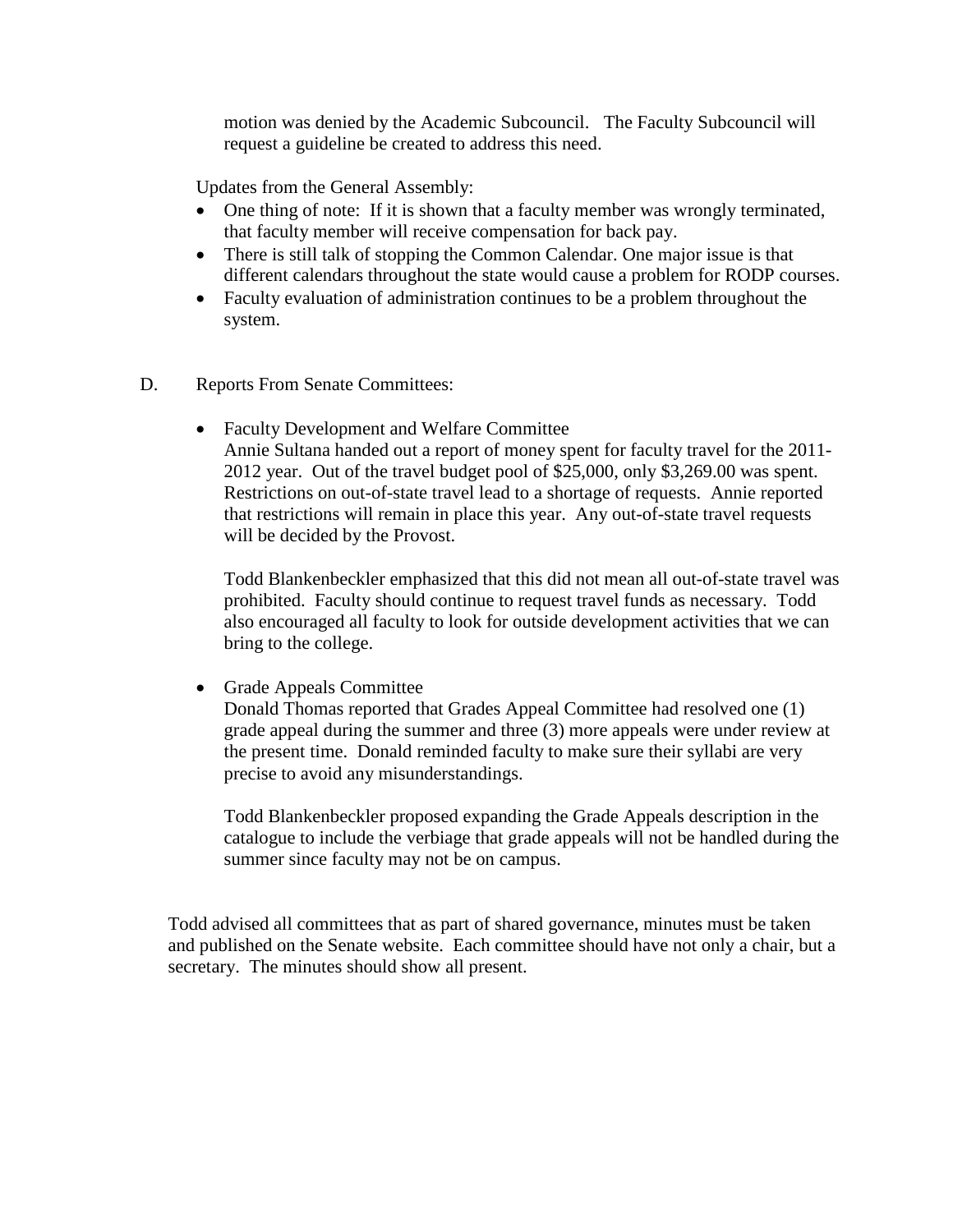- E. Old Business:
	- Bookstore issues Todd Blankenbeckler reported that he met with Michelle Newman about bookstore concerns. Todd reported that:
		- 1) The original contract started in 2009-10 with a year by year agreement for ten (10) years. Either party can ask that the contract be cancelled at year-end.
		- 2) The bookstore has been paying a \$700,000 commission to the college. With revenues down they are requesting a reduction to \$600,000.
		- 3) The bookstore provides \$25,000 to the Foundation for scholarships and allocates another \$10,000 for book scholarships.
		- 4) Under the contract, faculty cannot tell students they can get books elsewhere, but there is no restriction on putting the ISBN number on syllabi.
		- 5) If faculty are committing to a book for three (3) semesters, the book can be offered as a rental.

Following Todd's report, the following concerns were voiced:

- 1) Under our Academic Freedom policy, is it not our responsibility as faculty to provide a quality education for the best possible price?
- 2) Pursing an amendment to the contract to say that if the book is out of stock in the bookstore, faculty can advise students to look elsewhere.
- 3) The formula for ordering books is a problem and leads to shortages.
- 4) The perception is that the bookstore pressures students to prepay for books that are out of stock and then is slow in delivering them.
- 5) Editions and prices are subject to change without notice to faculty.
- 6) Administration tells faculty to be flexible the first few weeks when students do not have books, but the faculty do not feel they are being supported to get books into the hands of students.

Todd recommended that continuing bookstore concerns be turned over to one of the Senate committees for further review.

- Student Discipline: There is no update at this time.
- F. New Business:
	- Faculty Senate Constitution and Bylaw Review Todd Blankenbeckler advised that the constitution had not been revised in several years. The Faculty Advising Committee, for example, is not even in the constitution. Todd suggested that the scope of the committees and numbers representing each committee be reviewed. All senators are asked to take a look at the existing constitution and bylaws and send any recommendations to Todd.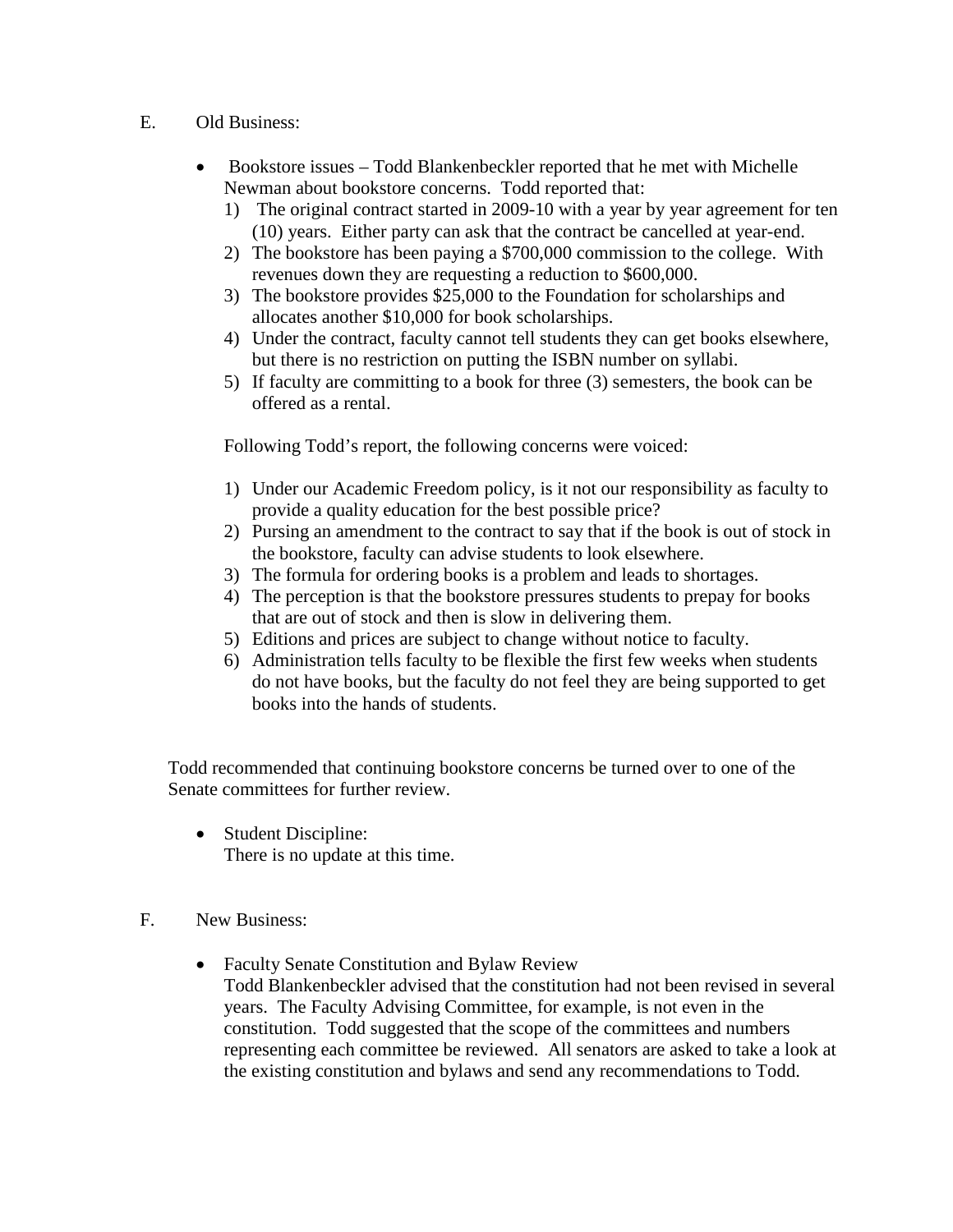The concern was raised that with three-day a week classes now, it was difficult for committees to meet. Todd will investigate what technology and facilities are available for virtual meetings.

• Faculty Evaluation Update

Todd Blankenbeckler reported that he had met with Barbara Roseborough about revising both the evaluation instrument and shifting the responsibility for documenting performance. In particular, he was concerned with the following evaluation items: Role 1.1, 1.2, 1.4, 2.2, and 2.3. The general consensus is that there are some items are repetitious and should be based on observation by the department heads.

There was much discussion about mandatory advising and the use of AdvisorTrac. Faculty will have to be certified in AdvisorTrac.

Todd recommended that the evaluation instrument be turned back over to the Faculty Evaluation and Development Committee to work on with input from the Chairs.

• Faculty Convocation

Todd Blankenbeckler reported that he had received mostly positive feedback from the two-day Faculty Convocation.

Leslie Peeples passed out a list of concerns raised at the faculty-only meeting. Todd asked that the Senate look over the issues that were raised and send comments back to him of how to prioritize these concerns.

• Registration and Financial Aid Todd Blankenbeckler reported that Financial Aid was caught off-guard with the new financial aid regulations this year that required additional documentation from the IRS for each student.

Todd commented on the importance of the Satisfactory Academic Progress (SAP) form that has been introduced this year.

- 1) This form is part of the Financial Aid Appeals committee's decision on whether a student will be allowed to continue to receive aid.
- 2) 90 credit hours completion mark triggers a SAP report. This relates to the 150% percent rule. Once a student has reached this point, the SAP form should be accompanied by a Degree Audit to indicate how many courses remain to graduate. Only those courses will be approved.
- 3) At 24 credit hours, a student must declare a major. If no major is declared by 36 credit hours, the 150% rule kicks in and they must file an appeal to continue receiving aid. It is important that faculty encourage all students to declare a major.